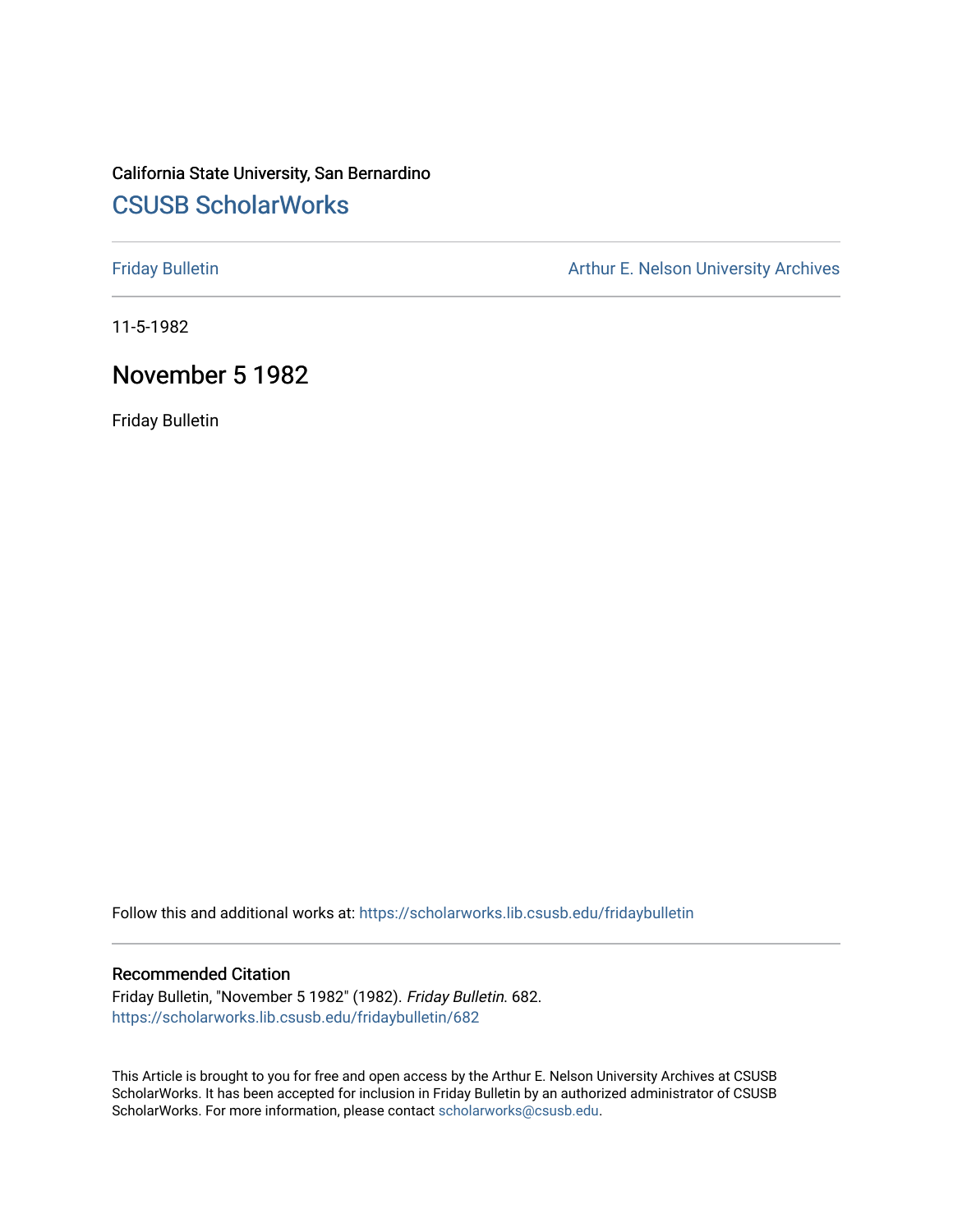



November 5, 1982

'JOAN OF LORRAINE' "Joan of Lorraine," Maxwell Anderson's beautiful and

BEGINS NEXT WEEK thought-provoking interpretation of the story of Joan of Arc, will be presented at  $8:15$  p.m., Thursday through Saturday, in the Theatre. Performances also are scheduled Tuesday through Saturday, Nov. 16 through 20.

The play, which starred Ingrid Bergman during a successful Broadway run in 1945, is set on a stage of a theatre during rehearsal. While the Cal State performers play actors as well as characters in the play, set pieces and costumes are added until, in the final act, the stage Illusion is complete. The story of Joan's victories and disappointments parallels that of the actress portraying her.

Cast members are Cal State students Nancy Johnson, Ron Murray, Paul Wilkerson, Vicki Smith, Amber Talvi, Marc Dietrich, Mike Donovan, Bill Greeley, Michael Galyon, Mary Manthis, Shanon Rubin, Bruce Fosdick, Scott Edwards, Dell Yount, Marisa Wine, Randy Charnin, Tim Reilly and Larry Huffman. Also in the cast are Dominic Smith, son of Vicki Smith and a seventh grade student at Shandin Hills Junior High, and Jeff Canavan, a sophomore at Pacific High School.

Dr. William Slout is directing the play. Tickets are \$4.25 general, \$2 students and senior citizens.

EARTHQUAKE THREAT Dr. Ralph Turner, head of a UCLA study on the human response TOPIC OF LECTURE to the earthquake threat, will speak on this topic at 7 p.m., Wednesday, in the Recital Hall. The lecture is free.

A professor of sociology at UCLA, Dr. Turner conducted the study through the university's Survey Research Center under a grant from the National Science Foundation. The study sought to answer questions about the economic and sociologic effects of earthquakes. Answers sought included what kind of cooperation public officials can expect from the public and, given various possible reactions, whether earthquake predictions should be announced.

Individuals surveyed responded to questions relating to their awareness of quake warnings, reactions to and interpretations of the warnings, and thoughts about what the government should do. The project also investigated the treatment of warnings in major papers and on radio and television stations.

Dr. Turner, who holds a Ph.D. in sociology from the University of Chicago, is president of the Society for the Study of Symbolic Interaction, past vice president of the International Sociological Assn., and past president of the American Sociological Assn. The lecture is sponsored by the Sociology Club and the Distinguished Lecturers and Artists Committee.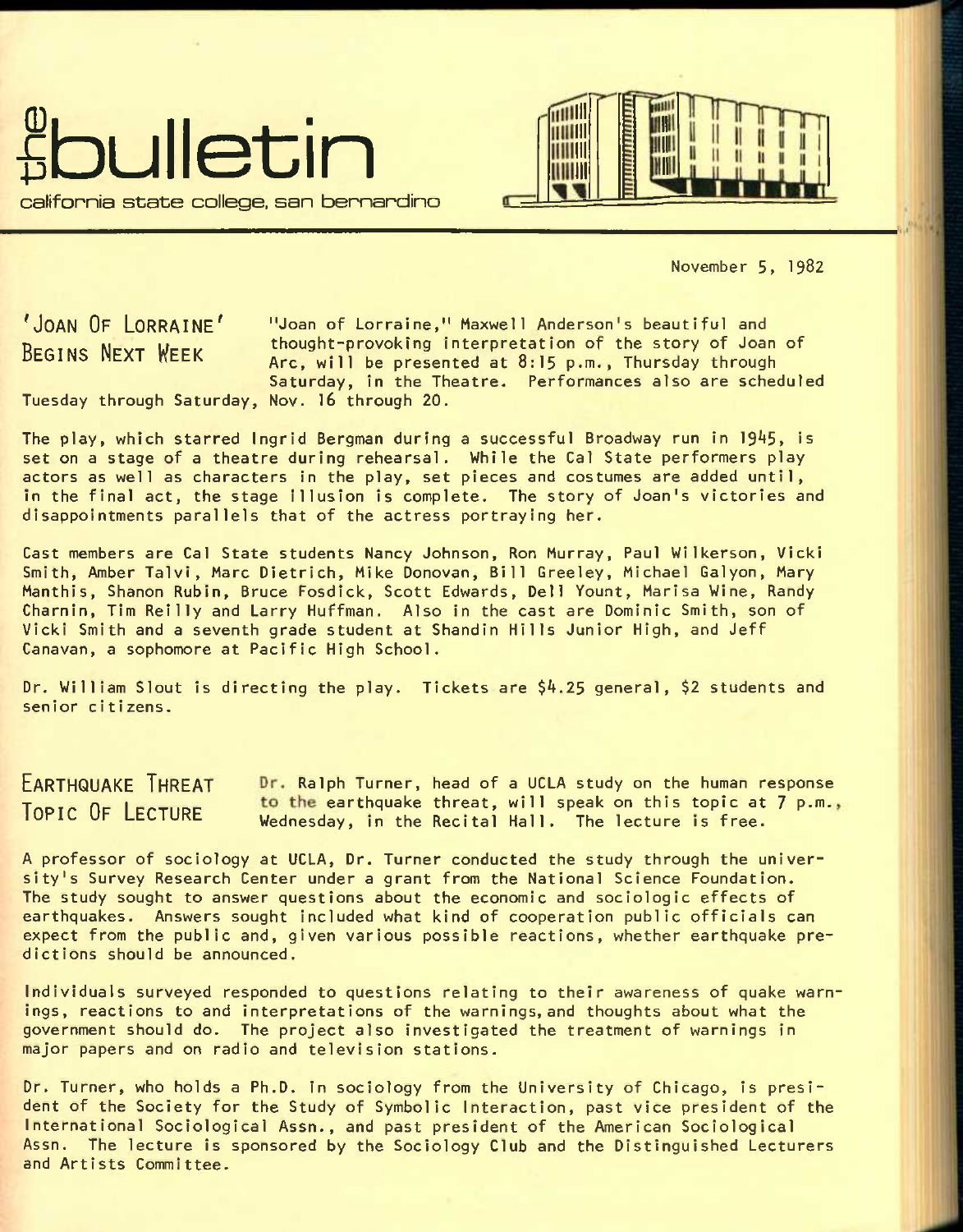EVENING SERVICES To HOLD OPEN HOUSE The campus community is Invited to the Evening Services Office open house from 6 to 8 p.m., Monday and Tuesday, Nov. 8 and 9, in PL 107. Refreshments will be served.

The Evening Services Office is open during the regular academic year to assist eve ning students with many of the services usually offered during the day. Some of the services include information about regulations, transcript requests, dropping courses, graduation checks and changes in major. Visitors can obtain parking decals, class schedules, GRE/GMAT booklets, and referrals for matters pertaining to advising, academic difficulty, student support services and student grievances.

UNITED WAY CAMPAIGN with the general Arrowhead United Way campaign at put the mid-point, the Cal State drive has contributed<br>PROGRESS REPORT GIVEN the G13 which is about 47 percent of the goal.  $$4,613$ , which is about 47 percent of the goal. Approximately 89 members of the campus community have

contributed so far, representing 55 percent of the college participation goal.

The campaign at the college has been extended through Friday, Nov. 12. Payroll deduction forms or checks may be sent to Richard Bennecke, campaign chair, in the Dean of Students Office, SS 114.

CHOOSING A CAREER "The career Puzzle: Making the Pieces Fit" is a free, two-A in the contract of the part workshop meeting from 8 a.m. to 10 a.m., Tuesday and<br>TOPIC OF WORKSHOP Thursday, in SIL Meeting Room A. A career interest inven-Thursday, in SU Meeting Room A. A career interest inventory will be used to match student interests to occupa-

tions. Topics will include how majors relate to careers, how part-time jobs can become internships and how campus activities can create job experience. Students may sign up for the workshop at the New Student Services Office, SS 122, Ext. 7407. Coffee and bagels will be served both mornings. The program is sponsored by New Student Services, Career Planning and Placement,and Housing.

COURT HOURS Tennis and racquetball courts on campus are now open from 4 to 8 p.m., Monday through Friday, and from 3 to 8 p.m., Saturday and ANNOUNCED Sunday. The gym, weight room and locker rooms continue to be open for recreational play from 8 a.m. to 8:15 p.m., Monday

through Thursday, 8 a.m. to 6 p.m., Friday, and 1 to 5 p.m., Saturdays and Sundays. The pool is closed.

The California State College, San Bernardino BULLETIN is published Fridays by the Public Affairs Office, AD 117, extension 7558. Items for publication should be received in writing by noon Tuesday.

Edna Steinman, Director of Public Affairs Editor . . . .Jill Scanlan Calendar items .... Ruth Moran Editor . . . . Jill Scanlan [ Calendar Items .<br>Printed in the Duplicating Center Volume 18 No. 12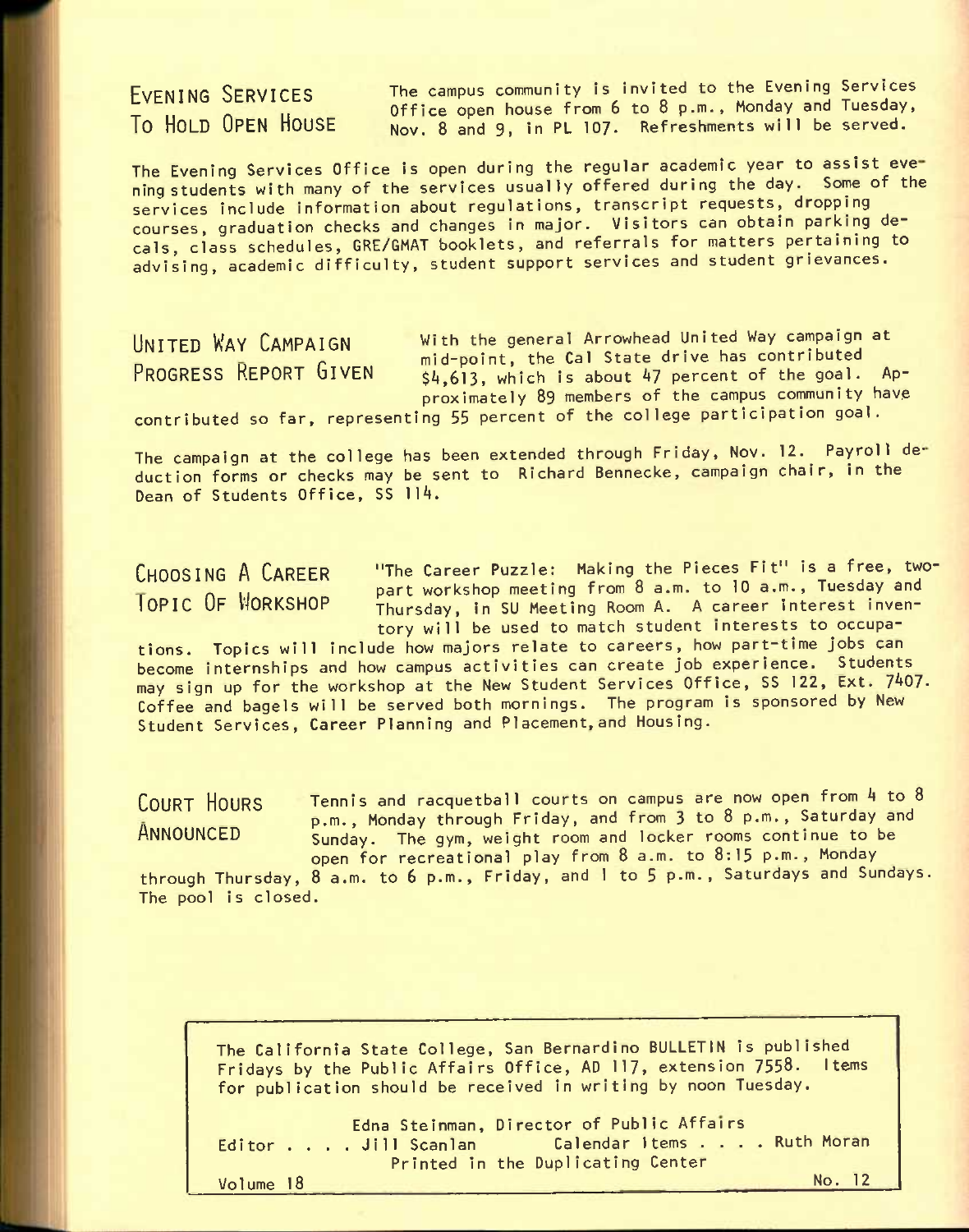To Focus ON VOLUNTARISM IN  $\mathsf{U.S.}$  Life" is the theme of a conference for

CONFERENCE FOR FOREIGN NATIONALS "Voluntarism and the American Way of foreign nationals to be held from 1 to 4:30 p.m., Thursday, in the Multipurpose

Room of the Student Union. Students at various schools in southern California are expected to attend. The program is one of several conferences being sponsored nationwide by ACTION, a federal volunteer agency, and the only one planned for the West Coast. It is free and open to the public.

The program is designed to introduce students from other countries to the importance of community identity and voluntary activity in American life. Many people visiting the U.S. have the impression that life is controlled by the federal bureaucracy, and do not have the opportunity to discover other forces that exist within the individual's community, according to Dr. Bradford Wilson (Political Science), who is coordinating the conference on campus.

Speakers will be Dr. Walter Berns, a resident scholar at the American Enterprise Institute and professorial lecturer in constitutional law at Georgetown University, who will talk about the "Foundations of the American Republic"; Dr. Mark Blitz, assistant director of ACTION, "Federalism as a Support for Community"; Dr. Richard Stevens, visiting professor at George Washington University, "Ethnicity as a Form of Community"; and Dr. Gary McDowell, professor of political science at Dickinson College, "The Value of Local Control of Community Life."

Dr. Edward Erler (Political Science) and James Williams, director of ACTION Institute, will join Dr. Wilson and the four guest speakers during a panel discussion. A reception will be held in the Lower Commons following the conference. The oncampus sponsors of the conference are the Theta lota Chapter of Pi Sigma Alpha and the School of Social and Behavioral Sciences.

ARTIST TO SPEAK Gillian Brown, one of 27 artists displaying their works in Wew American Photographs," an exhibit now in the Art Gal-<br>ABOUT HER WORK Large will speak about her abstormanty at noon Friday lery, will speak about her photography at noon, Friday, Nov. 12, in VA 110. The lecture is free.

Because phone companies have run out of new numbers in the 714 area code, the current code will be divided into two area codes, 714 and 619, at 6 a.m., Nov. 7- Orange County and portions of San Bernardino, Riverside and Los Angeles counties 714 AREA CODE To BE SPLIT

will remain in the 714 area code. The balance of the old 714 area code, including San Diego, Palm Springs, Needles and El Centro, will be in the new 619 code.

The split will not affect the seven-digit telephone numbers, only the area code. Also, current free local calling areas will remain the same. The change will not affect the seven-digit ATSS numbers.

'IN A NEW LIGHT' "In a New Light," a film profiling three students who have SHOWN ON CAMPUS successfully dealt with their handicaps, will be shown at 7 p.m., Monday, in SU Meeting Rooms A and B; noon, Tuesday, in the Student Union Multipurpose Room; and 3 p.m., Thurs-

day, in PS 10. Admission is free. The film is sponsored by the Services to Students with Disabilities Office. Faculty members who wish to use the film in their classes may make arrangements through that office, Ext. 7662.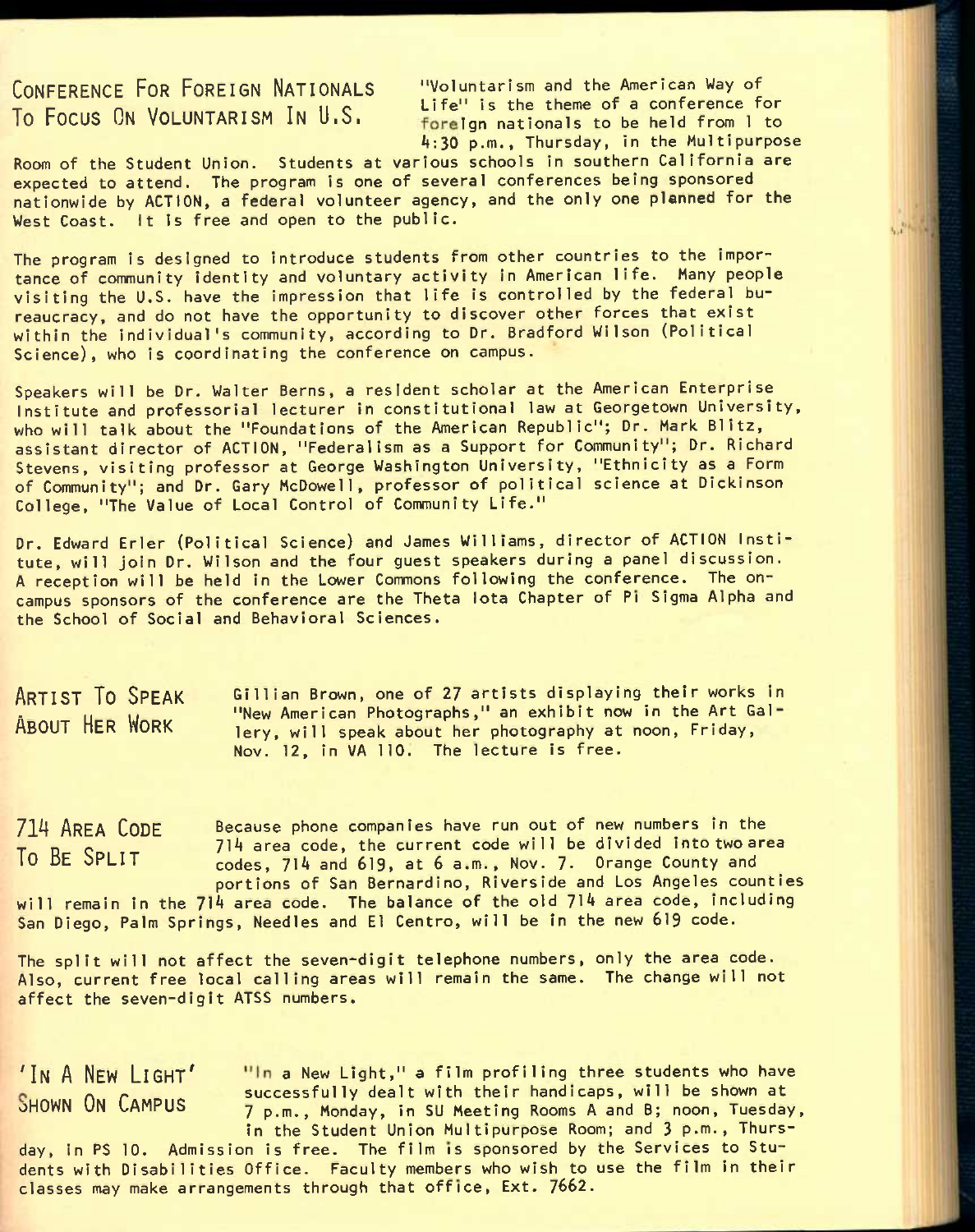NOTEWORTHY Ted Krug (Financial Aid) has been elected to the Board of Directors of the Cal United Credit Union, which serves state employees in San Bernardino and Riverside counties.

Dr. Bradford Wilson (Political Science) has been appointed associate editor of^ Interpretation: A Journal of Political Philosophy, which Is published three times a year by Queens College of the State University of New York.

BOOKS Dr. Richard Ackley (Academic Administration) signed a contract with the National Strategy Information Center to write a book tentatively titled Naval Strategy and Foreign Policy for publication by Crane, Russak and Co., New York, in late 1983.

ARTICLES An article by Dr. Ansa Ojanlatva (Health Science and Human Ecology) titled "Factors Important in Teaching Controversial Issues," formerly slated to be published in September, has been scheduled for publication in the January/February issue of Health Education.

SPEAKING OUT Dr. Ronald E. Barnes (Theatre Arts) spoke at a conference on "Arts in the '80s" sponsored by the California State Department of Education and Region Six County Superintendent's State Steering Committee Oct. 21 and 22 in San Diego. He spoke at two general sessions on "The Visual and Performing Arts Framework Welcome by Higher Education" and "Theatre's Aesthetic Mirror is the Framework's To Do" and led four workshops on "Understanding the Framework."

Dr. Irving H. Buchen (Humanities) was keynote speaker at the Mensa Annual Colloquium Oct. 29-31 in Boston. The topic was "Forecasting a Valid Tomorrow: Destination A.O. 2000."

Dr. Brij Khare (Political Science) spoke on "U.N, and the World Affairs" to the Soroptimist International of Sun City Oct. 20.

Dr. Alison King (Education) spoke on "Art and Reading Teachers Working Together to Teach Visual Literacy Skills" at the California Art Education Assn. annual conference Oct. 1-3 in Asilomar.

Lance Masters (Administration) gave a workshop on "Marketing for Nonprofit Organizations" for the Community Action Program at Riverside City College Oct. 9-

Dr. James L. Mulvihill (Geography) presented a paper titled "Understanding Change in Patterns of Rural to Urban Migration Within Developing Countries" at the annual convention of the National Council for Geographic Education Oct. 28 and 29 in San Diego. He also chaired a session at the meetings titled "Geographic Techniques in Education.'

Larry Thompson (Art) gave a seminar on "Communicating Your Message Through Print Media" as part of Communications Day for executives, trainers and educators Oct. 29 at the University of Redlands. The conference was sponsored by the American Society for Training and Development.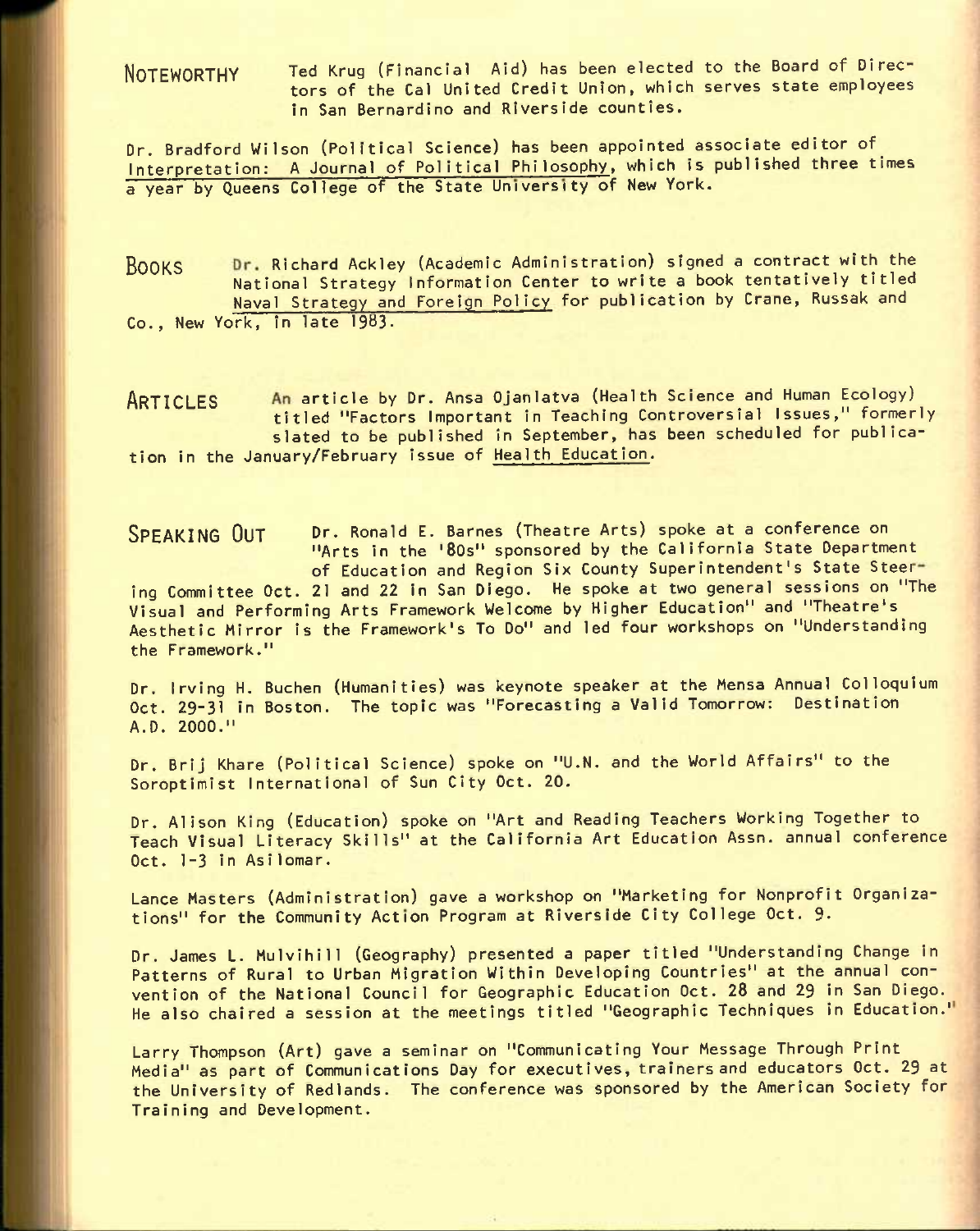RIVERSIDE CONCERT BAND In its final performance for the 1982 season, the The Concert Band will present a Veterans Day<br>To PERFORM THURSDAY access to the Recital Hall concert at 8:15 p.m., Thursday, in the Recital Hall. Admission Is free.

 $1.27 - 1.5$ 

The concert will open with Riverside resident Bill Danzeisen's arrangement of the "Star Spangled Banner," followed by "The Florentiner," "Ballet Egyptien," "Beelzebub" featuring tuba player Glenn Newman of Riverside as soloist. The first segment of the concert will conclude with Prokofiev's March Op. 69 and J.F. Wagner's "Under the Double Eagle."

The band will continue with the overture to Verdi's opera "Nabucco," selections from "My Fair Lady," a medley of Gershwin songs, "Amparito Roca," and "Entry of the Gladiators." The program will conclude with Carmen Dragon's arrangement of "America the Beautiful." Keating Johnson (Music) is the conductor.

## **PERSONNEL**

### NEW TO THE COLLEGE

Full-time, temporary Joy C. Gadbois Clerical Assistant IIA Records Ext. 7317, SS 107 To June 30

#### **REAPPOINTMENTS** (To June 30)

Full-time, temporary Walter Erskine Building Maintenance Worker Housing Ext. 7415, J 119

Hourly, temporary Barbara J. Grim Clerical Assistant IIA Records Ext. 7305, SS 146

## EMPLOYMENT OPPORTUNITIES

(Positions contingent on funding availability.)

#### ADMINISTRATION

Clerical Assistant IIA--\$5.95-\$7.01/ hr.; on-call, temporary to June 30; available immediately. Apply by 2 p.m., Nov. 19.

DUPLICATING CENTER Duplicating Machine Operator II--\$554.50-\$655.50/mo.; half-time, temporary to June 30; available immediately. Apply by  $2$   $p.m.,$  Nov. 15.

SOCIAL S BEHAVIORAL SCIENCES Secretary B--\$1215-\$1439/mo.; fulltime, temporary to June 30; available immediately. Apply by 2 p.m., Nov. 19.